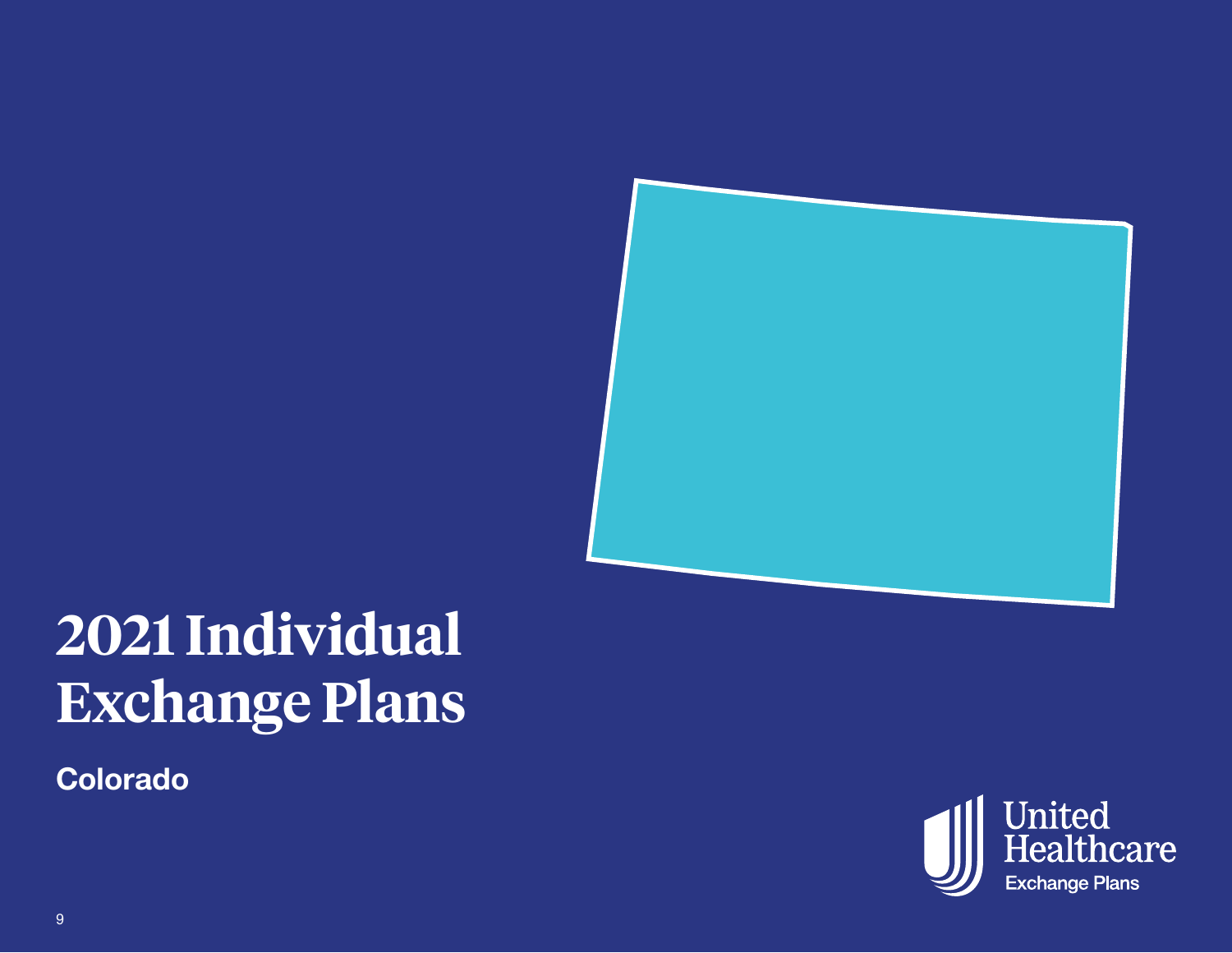## **Colorado Market**



¢ 2021 Footprint (Colorado Doctors Plans)

¢ Existing Footprint (Monument HMO, Monument ONE)

#### **Market Landscape**

#### **Market Highlights**

- Capitalizing on the Colorado Doctors Plan network, a successful HMO product currently offered to employers in Front Range CO
- Expansion into one-carrier counties on the West Slope of CO with new product line - Rocky Mountain Valley
- Estimating growth with existing product line Monument Health in Mesa and Delta Counties

#### **Health Insurance Exchange Service Area**

Adams, Arapahoe, Archuleta, Boulder, Broomfield, Delta, Denver, Dolores, Douglas, Eagle (Basalt) El Paso, Garfield, Gunnison, Hinsdale, Jefferson, La Plata, Mesa, Montezuma, Montrose, Ouray, Pitkin, San Miguel, San Juan



Not for consumer distribution. For agent reference only.